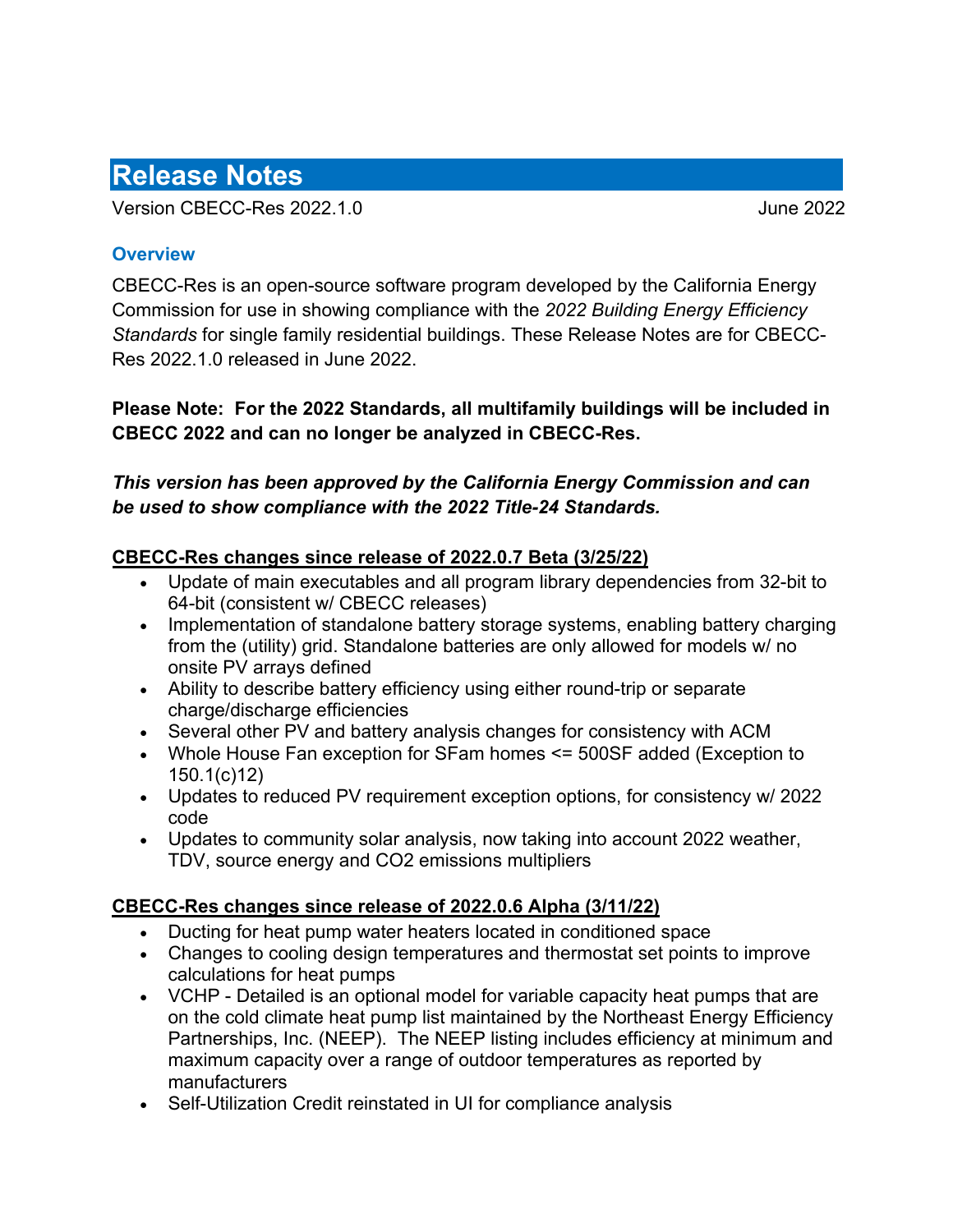## **CBECC-Res changes since release of 2022.0.5-RV (4/10/21, SVN r2063)**

#### **Changes made primarily for 2019 analysis but also impacting 2022**

- Ruleset update fixing bug in report logic preventing output of Existing air distribution objects to CF1R's HVAC - Distribution Systems table (related to tic #1118)
- Added HVACSys:PropEqStd flag enabling adjustments to fan power for consistency with standard design systems
- Revisions to IAQ vent rules to prevent zeroing out CFM in EAA & addition-alone standard design models where no minimum CFM is calculated
- Revised duct location defaulting when location set to 'Multiple Places' to ensure ducts not too large for attic before placement there (related to tics #1151 & #1270)
- Change range check for ExtWall:Tilt and add for attic roof and CathedralCeiling tilt to reflect std (was wall  $> 60$  & roof  $\leq 60$  but is now wall  $\geq 60$  and roof  $\leq 60$ ) (tic #1271)
- Enumeration and ruleset update to OG-100 solar collector manufacturer, brand, model and performance data
- Added shuffling and averaging of DHW draw profiles in each SFam CSE simulation
- Ensure IAQFan error messages are reported during analysis for fan assigned only to ADU (fixes SRE/ASRE undefined issue)
- Prevent creation of main home DHWSYS in CSE input when project is all-ADU (addition alone), halving DHW draws & use
- Fixed omissions/errors in mapping DHWHeater:ASHPType = "Rheem HB 50", "Rheem HBDR-22-65" & "Rheem HBDR-22-80" to CF1R XML T11a\_HeatPumpWaterHeaterSimulationGroup
- CSE v0.893 Add tier3 generic hpwh presets (40, 50, 65, 80 gal)
- Addition of new (generic) brand: "tier  $3$  (40+ gal)", "tier 3 (50+ gal)", "tier 3 (65+ gal)" and "tier 3 (80+ gal)" NEEA HPWH options
- Added CF1R XML output of HSPF & COP to W04 EfficiencyType and W04a EfficiencyType (tic #1273)
- Fixed Std design model prep bug where Existing PTHP equipment flagged as requiring air distribution equipment (user support)
- Altered executables and ruleset defaults & compliance report message to prevent shuffling of SFam DHW draw schedules for 2019 analysis
- New Use Default ACH50 input (Proj:UseDefaultACH50) toggled on in ALL sample models (other sample model differences related to recent restructuring changes to DHWHeater and DHWSys inputs)
- Fix related to 6/25 ducts in attic support issue (tic #1270) prevent locating ducts outside when MaxSupDuctArea not set >= 0
- Mods to prevent CSE object names from ending with '\', which CSE interprets as a line-break